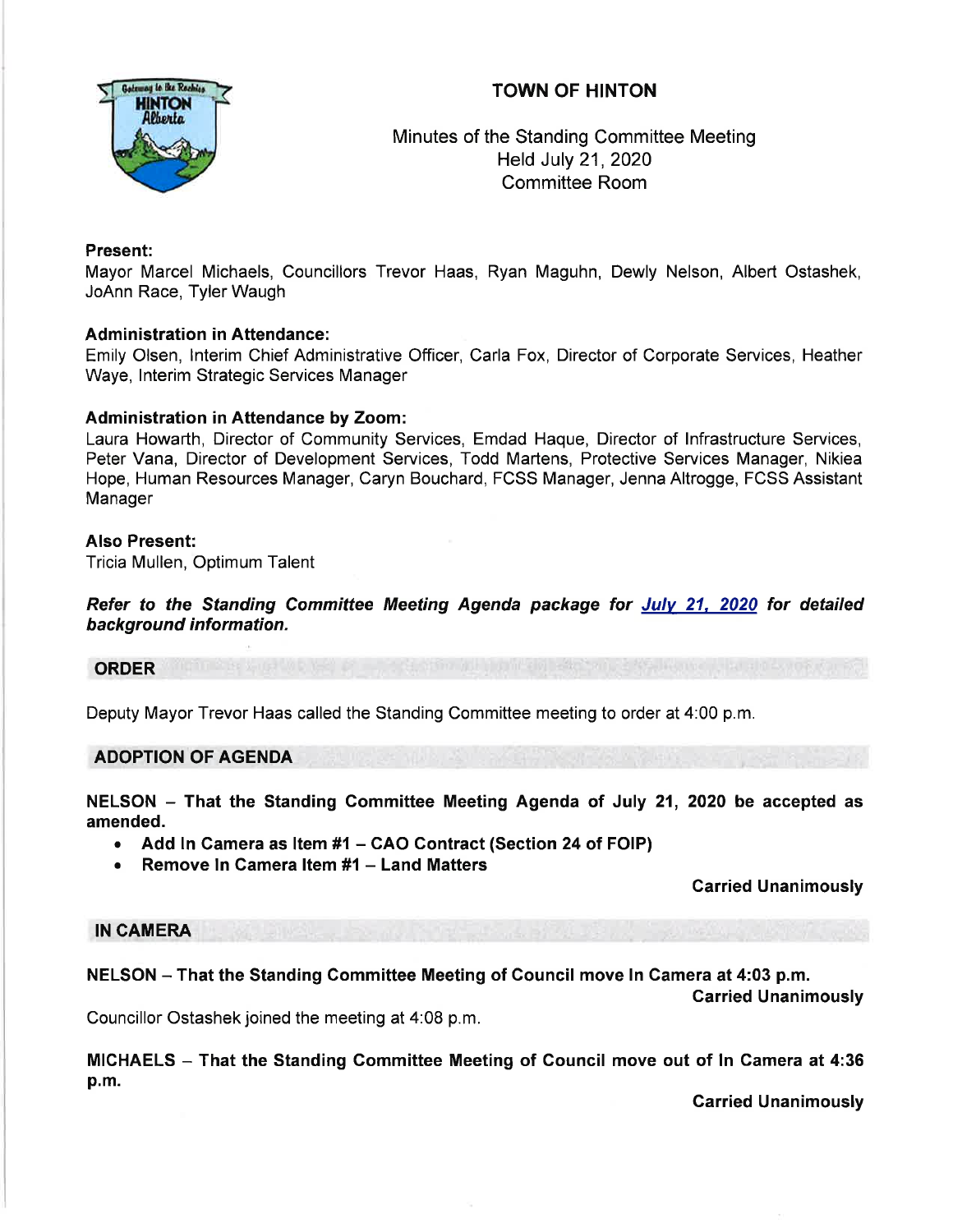Town of Hinton Standing Committee Meeting Minutes- July 21, 2020 Page l2

T. Mullen left the meeting at 4:36 p.m.

### ACTION ITEMS

#### 1. FortisAlberta Franchise Fee

OSTASHEK - That Gommittee accept the FortisAlberta Franchise Fee Report as information and direct Administration to bring back a report which includes the Proposed Distribution Rates report for decision in the fall.

Consensus Achieved 7-0

#### 2. Amendments to Remuneration Policv #052

MICHAELS - That Committee direct Administration to update section 4.7 to include that the Mayor can attend the FGM Gonference yearly.

Gonsensus Achieved 7-0

MICHAELS - That Committee direct Administration to update section 4.7 to include that Councillors may attend FCM once in their term.

> Gonsensus Achieved 6-1 For: Haas, Waugh, Maguhn, Michaels, Ostashek, Nelson Against: Race

OSTASHEK - That Gommittee direct Administration to amend version 2 of the Remuneration Policy for Gouncil to continue completing Gouncil timesheets as per current practice.

> Gonsensus Achieved 6-1 For: Haas, Waugh, Michaels, Ostashek, Nelson, Race Against: Maguhn

NELSON - That Gommittee direct Administration to bring Policy #052 as amended by Gommittee to a Regular Meeting of Council for approval.

Consensus Achieved 7-0

#### INFORMATION ITEMS

1. Communitv Peace Officer and Protective Services Bvlaw Service Level Review

WAUGH - That Committee recommend Council direct Administration to fill the vacant GPO position on a 12-month temporary position with the expectation that the Town return to two full time CPO only when that term expires.

> Gonsensus Not Achieved 2-5 For: Michaels, Waugh Against: Haas, Maguhn, Ostashek, Nelson, Race

NELSON - That Committee recommend Council hold the third currently vacant CPO position pending a decision in the 2021 budget.

Consensus Achieved 7-0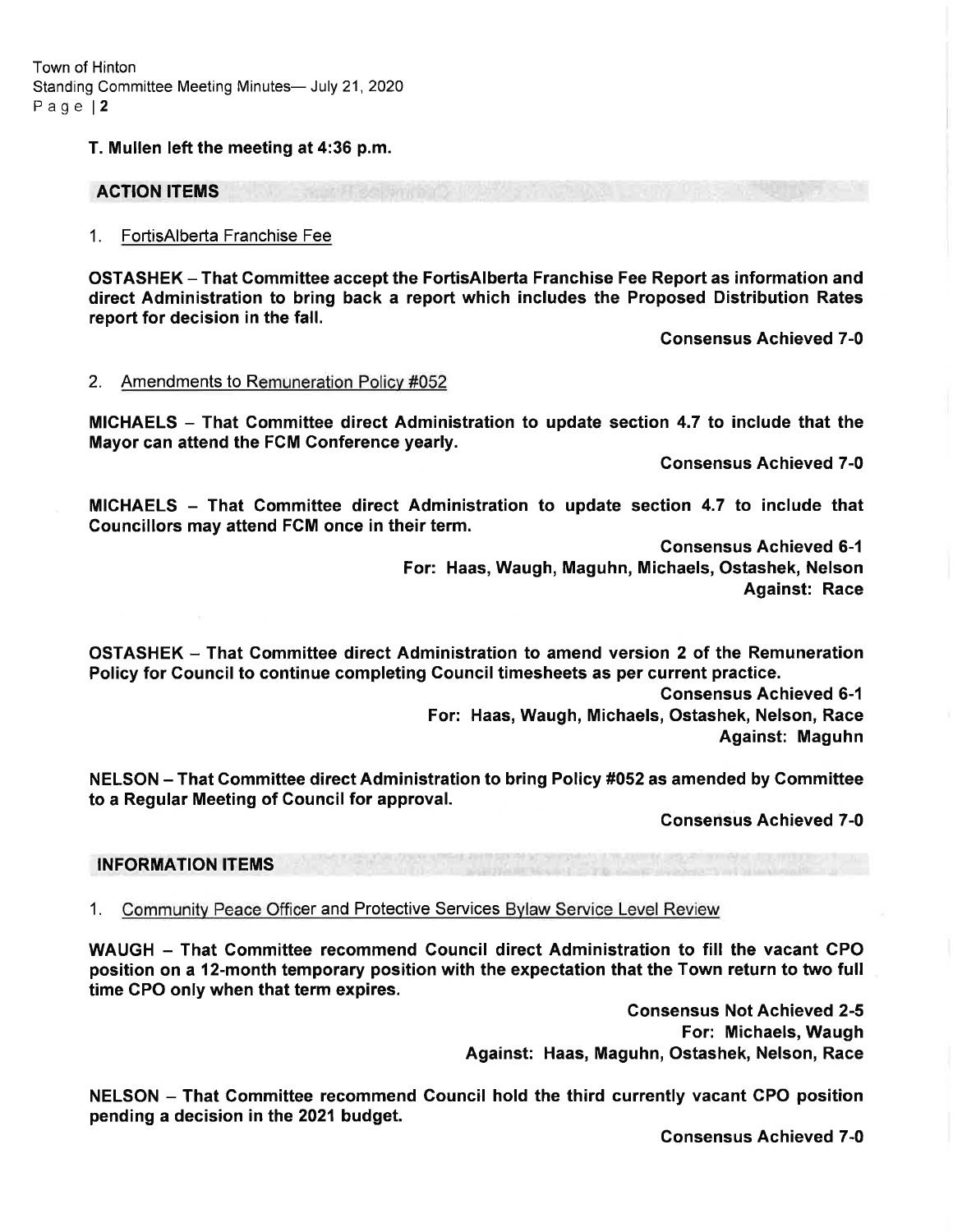A short break was called at 6:48 p.m. and the meeting resumed at 6:56 p.m

MAGUHN - That Gommittee direct Administration to bring back a high-level service discussion regarding bylaw and the Town CPO positions on August 18, 2020 to a Standing Committee Meeting of Gouncil.

Consensus Achieved 7-0

### 2. Maxwell Lake Bridqe Deficiencv Work for Old Section of Bridqe

NELSON - That Committee accepts the Maxwell Lake Bridge Deficiency Work for Old Section of Bridge report for information.

Gonsensus Achieved 7-0

ADDITIONAL INFORMATION

- 1. Urgent Matters from Council
- 2. lnterim Chief Administrative Officer Status Report
	- Action Pending List
- 3. Legislative Services Update
- 4. Executive Assistant Logistics lnformation

IN CAMERA

MICHAELS - That the Standing Committee Meeting of Council move In Camera at 7:32 p.m. Garried Unanimously

E. Haque, P. Vana, T. Martens and N. Hope left the meeting

MAGUHN - That the Standing Committee Meeting of Gouncil move out of ln Camera at 7:58 p.m. Garried Unanimously

MAGUHN - That the Standing Committee of Gouncil extend beyond four hours. Garried Unanimously

NELSON - That the Standing Committee Meeting of Council move In Camera at 7:59 p.m. Carried Unanimously

MICHAELS - That the Standing Committee Meeting of Council move out of ln Camera at 8:37 p.m.

Garried Unanimously